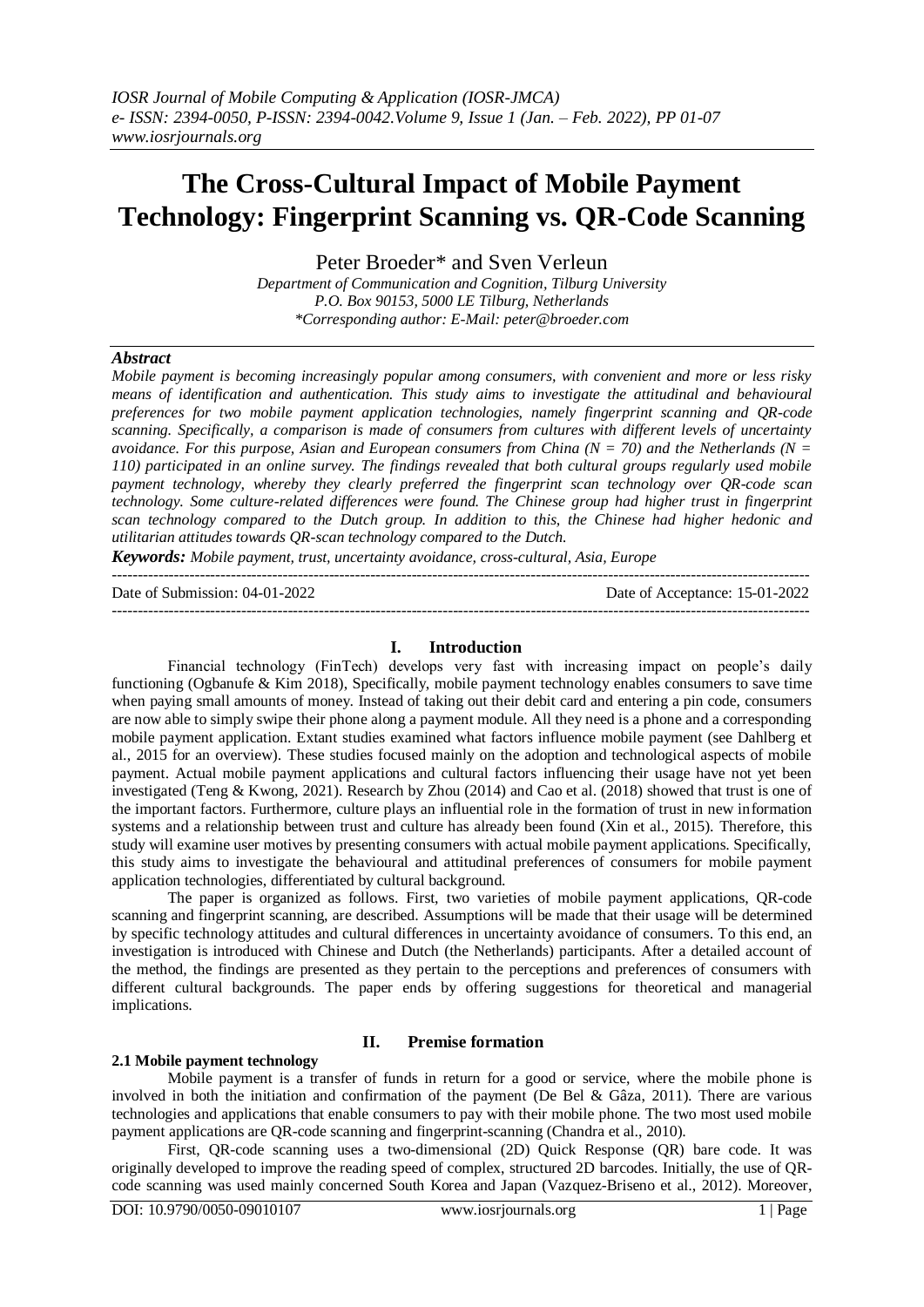the use of QR-codes has increased enormously in other Asian markets, such as China (Ye et al., 2021), and India (Pal et al., 2021). This growth in usage was mainly due to an application called WeChat whereby a variety of these functions are combined into one app (Kontsevaia & Berger, 2016).

Second, fingerprint scanning is a biometric technology in mobile phones only recently started to gain popularity among smartphone producers (Goode, 2014). This is mostly attributed to Apple, who made fingerprint scan available to all their consumers by implementing their Touch ID technology in mobile devices. Additionally, Apple provided consumers with the option to pay for applications by combining the fingerprint scan technology with Near Field Communication (NFC) technology (Sharma et al., 2013). Specifically, investigations by Clodfelters (2010) showed that consumers are reluctant in accepting fingerprint authentication technology in retailing. The following premise is formulated:

**Premise 1:** For making a mobile payment, consumers prefer QR-technology over fingerprint scan technology.

# **2.2 Technology attitudes**

Consumers' usage is influenced by their attitudes toward mobile payment technology as well (Yang  $\&$ Yoo, 2004). A hedonic attitude refers to emotions and feelings immediately experienced while using the technology. In contrast, a utilitarian attitude relates to the instrumental benefits derived from using it. Utilitarian consumers can be characterised by their rational and task-centric way of thinking (Batra & Ahtola, 1991). The opposite accounts for hedonistic consumers who are more subjective and focused on the output. Instead of being task-centric, they are more process-centric (Babin et al., 1994). Vieira et al. (2018) is a general meta-analysis of the impact of hedonic and utilitarian shopping values of consumers, Specifically, reviews by Davis (1989), Dahlberg et al. (2015), and Karsen et al. (2019) identified personal attitudinal factors as most important for people to use mobile payment: that is, the (utilitarian) perceived ease of use and the (hedonic) perceived trust and risk. The following premise is formed:

**Premise 2:** Hedonic and utilitarian attitudes towards mobile payment technology influence the behavioural intentions of consumers.

# **2.3 Cultural differentiations**

Users should trust specific mobile payment applications. This implies the ability to fulfil the scanning process without taking advantage of their vulnerabilities (Chandra et al., 2010). This trust will be related to the degree of uncertainty avoidance. This is one of the dimensions in Hofstede's (2021) most used cross-cultural paradigm. Uncertainty avoidance refers to the 'extent to which the members of a culture feel threatened by ambiguous or unknown situations and have created beliefs and institutions that try to avoid these''. For trust in the mobile payment application differentiated by culture, the following premise is formulated:

**Premise 3:** The cultural background (differentiated by uncertainty avoidance) of consumers influences the usage and attitudes towards mobile payment technologies.

In this study, a comparison was made between Chinese and Dutch consumers. China and The Netherlands were selected because of the cultural differences in the concept of uncertainty avoidance. According to Hofstede (2021), China has a low uncertainty avoidance culture (a score of 30 on a 0–100 scale) compared to the Netherlands, which has a slight preference for avoiding uncertainty (a score of 53 on the same 0–100 scale).

## **3.1 Sample**

# **III. Materials and method**

In total, 180 respondents—70 Chinese and 110 Dutch—filled in an online questionnaire: of which 86 were females and 94 were males, with a mean age of 24 years. (Age range 18-40 years). Their cultural background was checked through self-identification ("To what ethnic group do you belong?").

## **3.2 Stimuli**

Images of two different varieties of mobile payment application were presented to the respondents. The type of application was also clearly labelled under the image. Figure 1 shows paying with fingerprint scanning. Figure 2 is the image showing payment by scanning a QR-code.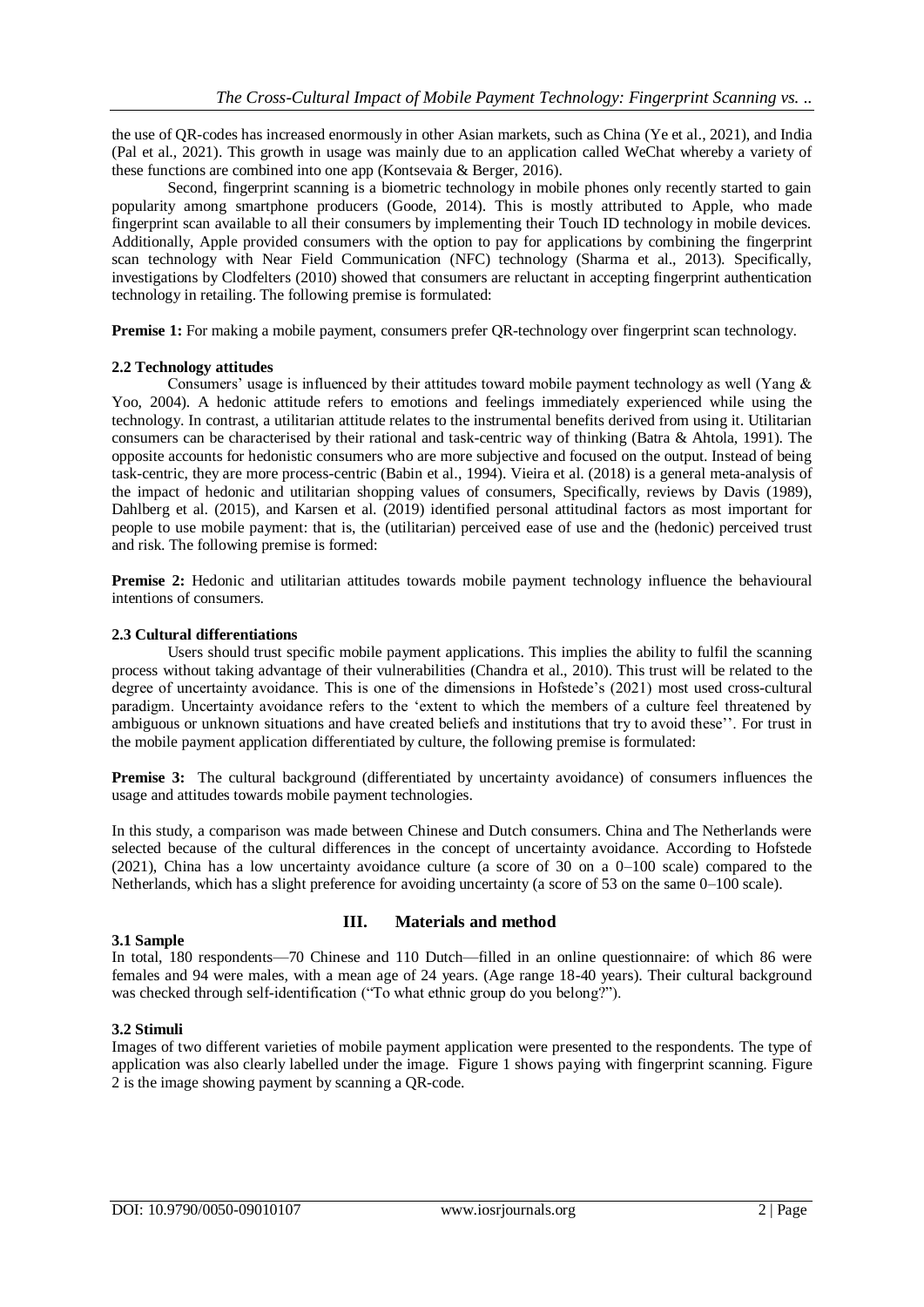

**Fig. 1**. Mobile payment by fingerprint scanning technology.



QR-code scan

**Fig. 2**. Mobile payment by QR-code scanning technology.

# **3.3 Questionnaire**

The Appendix gives all the items that were used in the scales of the online questionnaire.

 *Technology preference*. The respondents saw the two mobile payment applications (Figures 1 and 2) next to each other. First they were asked: "Which technology would prefer? Fingerprint scan or QR-code scan"? Then they expressed their *technology attitudes* for each application separately ("How do you feel about the technology?"). The scale consisted of five semantic differential items, for the hedonic attitude (e.g., "Bad – Good") and the utilitarian attitude (e.g., "Pointless – Useful").

 *Usage experience* concerned three facets: How often a mobile application was used, talked about with friends, and recommended to others. Finally, two questions asked whether the respondents thought, in general, using a mobile payment application would *save time* and was *risky*.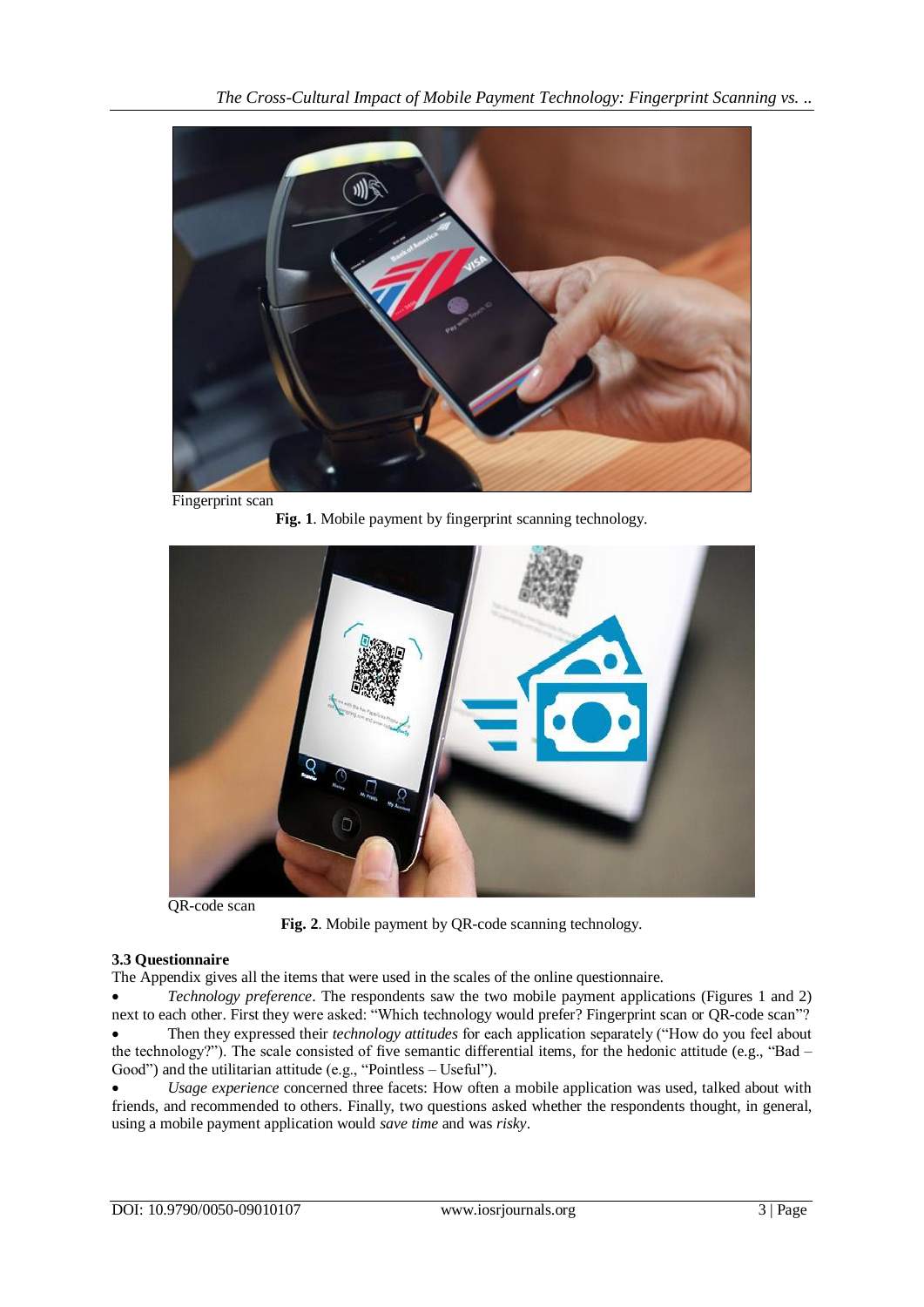## **4.1 Usage experience**

## **IV. Results**

An overview of the reported experience with the two specific mobile payment technologies is given in Table 1. Both cultural groups reported regularly/often using a mobile payment application  $(\chi^2(3) = 6,119, p =$ 0.105 with Cramer's  $V = .18$ ,  $p = 0.105$ ). Differences were found between the Chinese and Dutch groups. The Chinese respondents reported more talking about these apps with friends  $(\chi^2(3) = 15.252, p < 0.001,$  with  $V =$ .29,  $p = 0.001$ , and they recommended more this app to others ( $\chi^2(3) = 17.354$ ,  $p = 0.001$  with  $V = .31$ ,  $p <$ 0.001).

| "How often do you regularly/often "                     | Chinese     | Dutch      |
|---------------------------------------------------------|-------------|------------|
|                                                         | $(N = 110)$ | $(N = 70)$ |
| use a mobile payment application.                       | 80%         | 70%        |
| talk with friends about mobile payment applications.    | 44%         | 24%        |
| recommending others to use mobile payment applications. | 38%         | 24%        |

On average, for both groups the risk level of using mobile payment applications was the same: for the Chinese,  $M_{Chi} = 3.19$  with  $SD_{Chi} = 1.01$ , and for the Dutch,  $M_{Dut} = 3.19$  with  $SD_{Dut} = 0.99$ . In contrast, the Chinese respondents were more convinced that using a mobile payment application would save time (*MChi* = 4.36, *SDChi*  $= 0.57$ ), compared to the Dutch respondents ( $M_{\text{Dut}} = 4.11$ ,  $SD_{\text{Dut}} = 0.71$ ). This difference, 0.25, was significant, (*t*  $(127, 458) = -2.03, p < 0.44$ .

#### **4.2 Technology preferences**

Figure 3 shows for each cultural group the preference in percentages for the specific mobile payment technologies. Both the Chinese and Dutch group preferred the scan technology over the QR-code scan technology. A Chi-square test (with Yates Continuity Correction) confirmed that there was no significant association between culture and technology preference,  $(\chi^2(1) = 2.689, p = 0.101, phi = 0.135)$ .



Fig. 3. Preferences for a mobile payment technology (% per group and scanning technology).

## **4.3 Attitudes towards fingerprint scan technology**

The hedonic and utilitarian attitudes towards fingerprint scan technology are given in Table 2. A multiple analysis of variance was performed with cultural background as the predictor. The dependent variables were hedonic and utilitarian attitudes towards fingerprint scan technology. There were no statistically significant differences between the two cultural groups on the combined dependent variables (*F* (2, 177) = 1.631,  $p =$ 0.199). When the results for the dependent variables were considered separately, the only difference to reach statistical significance was the item trustworthiness ( $F(5, 174) = 4.064$   $p = 0.045$ ). This indicated that the Chinese group had more trust in the fingerprint scan technology than the Dutch group.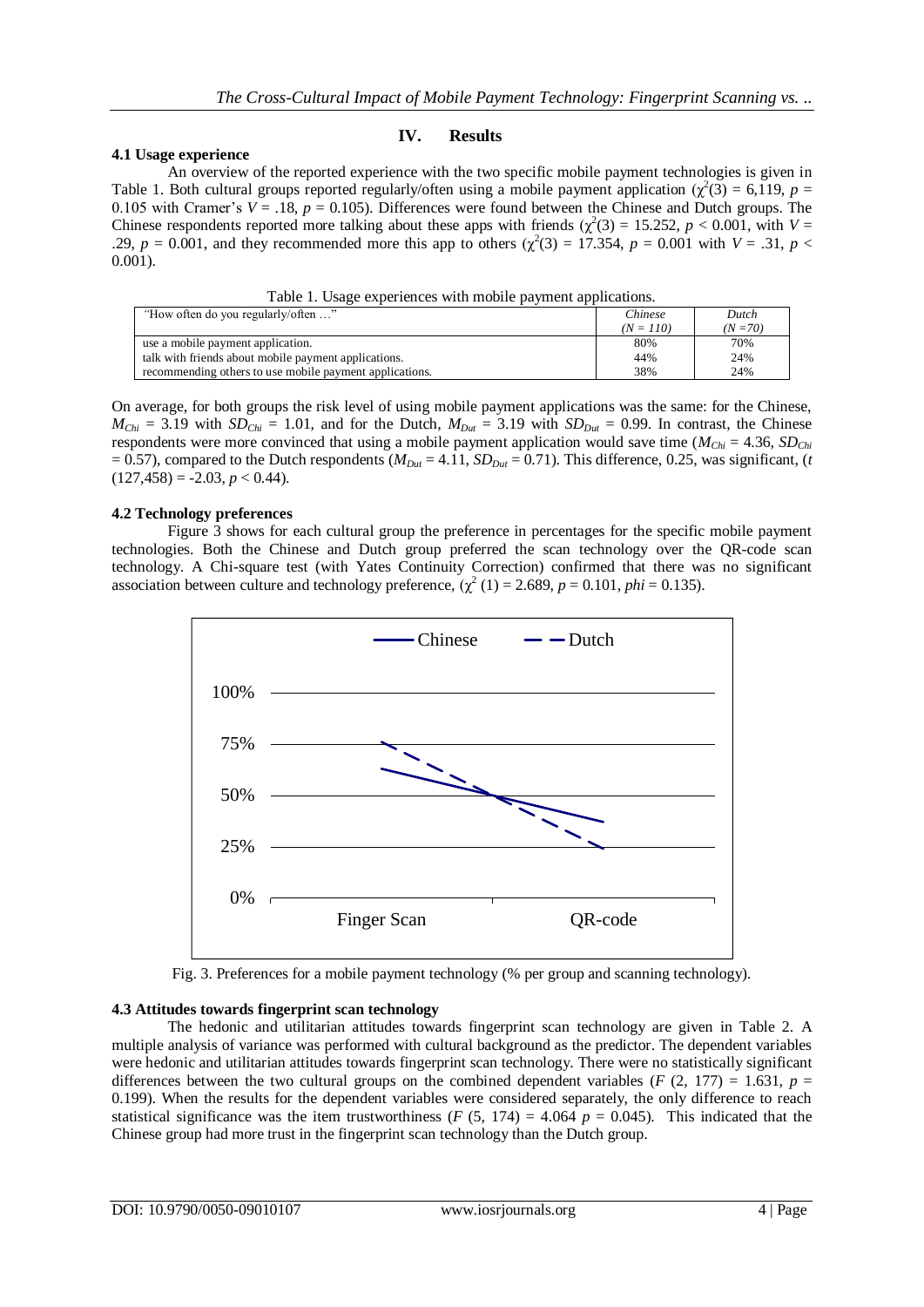| standard deviations $(DD)$ .                |                  |                        |  |
|---------------------------------------------|------------------|------------------------|--|
| "How do you feel about the fingerprint scan | Chinese<br>Dutch |                        |  |
| technology?"                                | SD.<br>x         | SD<br>$\boldsymbol{x}$ |  |
| Hedonic                                     |                  |                        |  |
| Bad - Good                                  | 0.98<br>4.03     | 0.10<br>3.92           |  |
| Negative - Positive                         | 1.01<br>4.01     | 0.10<br>3.85           |  |
| Sad - Happy                                 | 3.40<br>1.15     | 0.84<br>3.44           |  |
| Utilitarian                                 |                  |                        |  |
| Pointless - Useful                          | 4.09<br>1.02     | 0.89<br>3.98           |  |
| (Un)trustworthy                             | 1.10<br>3.99     | 1.20<br>3.63           |  |

Table 2. Attitudes towards fingerprint scan technology: means  $(\bar{x})$  on a 5-point-scale,  $1 = \min$  and  $5 = \max$ , with standard deviations (*SD*).

## **4.4 Attitudes towards QR-code scan technology**

Table 3 presents the hedonic and utilitarian attitudes towards QR-code scan technology. A second analysis of variance for the attitudes towards QR-scan technology revealed statistically significant differences between the two cultural groups on the combined dependent variables,  $F(2, 177) = 17.633$ ,  $p < 0.001$ ,  $\eta_p^2 =$ 0.17. This indicated that the Chinese group had more positive hedonic attitudes as well as more positive utilitarian attitudes towards the QR-code scan technology than the Dutch group. When the results for the dependent variables were considered separately, the only item that did not reach statistical significance was trustworthiness ( $F(5, 174) = 1.059$   $p = 0.305$ ). This indicated that both cultural groups did not differ in the degree in which they were convinced of that the fingerprint scan technology trustworthy.

Table 3. Attitudes towards QR-scan technology: means  $(\bar{x})$  on a 5-point-scale, 1 = min and 5 = max, with standard deviations (*SD*).

| "How do you feel about the QR-scan technology?" | Chinese      | Dutch                |  |
|-------------------------------------------------|--------------|----------------------|--|
|                                                 | SD<br>x      | SD<br>$\overline{x}$ |  |
| Hedonic                                         |              |                      |  |
| Bad - Good                                      | 4.00<br>0.87 | 1.03<br>3.14         |  |
| Negative - Positive                             | 0.95<br>3.94 | 0.93<br>3.10         |  |
| Sad - Happy                                     | 1.07<br>3.46 | 0.75<br>3.00         |  |
| Utilitarian                                     |              |                      |  |
| Pointless - Useful                              | 0.80<br>4.00 | 0.85<br>3.45         |  |
| (Un)trustworthy                                 | 1.03<br>3.29 | 4.12 1.10            |  |

# **V. Discussion and conclusion**

This study investigated the consumers' usage and attitude towards mobile payment application technologies, differentiated by their cultural background. Most of the Chinese and Dutch participants regularly/often used a mobile payment application. Specifically, the Chinese talked and recommended more with friends about these apps compared to the Dutch. Based on extant studies, a different level of uncertainty avoidance between the Chinese and Dutch cultures was assumed (Hofstede, 2021). However, this cultural difference was not observed in this study. For both cultural groups, using mobile payment applications was not seen as risky. These applications would save more time for the Chinese respondents compared to Dutch counterparts. Specifically, the fingerprint scan technology was dominantly preferred over QR-code scan technology. This was found for the Chinese and Dutch groups (Premise 1). For both varieties of scan technology, relatively high hedonic and utilitarian attitudes were reported (Premise 2). Some cultural differences could be pinpointed. The Chinese respondents had more positive attitudes towards QR-code scanning than the Dutch group (Premise 3).

In general, this study contributes to emerging investigations of the increasingly common cashless payment transaction methodology, as is observed in different regions worldwide including Chinese (Ye et al., 2021), Indian (Pal et al., 2021), and Western cultures (Holm et al., 2018). Specifically, the findings of this study support nascent investigations that people nowadays are much more willing to accept biometrical authentication compared to other (traditional) authentication methods for payments (Boden et al., 2020; Falk et al., 2016; Ogbanufu & Kim, 2018).

This study has limitations that give rise to some suggestions for further research. Firstly, the empirical observations in this study are self-reports of attitudes and behavioural intentions. The findings could be corroborated with other type of empirical data. Nascent investigations are, for example, Teng and Kong's (2021) big data analysis of facets of the actual usage, i.e., e-wallets, through posts on social media platforms. In a similar vein, Liao & Ho (2021) applied data mining techniques for modelling the behaviour of mobile payment applications users. A second limitation relates to lack of control for all other variables that could influence preferences of cultural group for the perceptions and intentions of applications. Interesting future investigations should consider facets of products and services (such as price) and product categories (such as fashion, electronics), consumer segments (such as gender, age), and paying context (such as shopping, restaurant,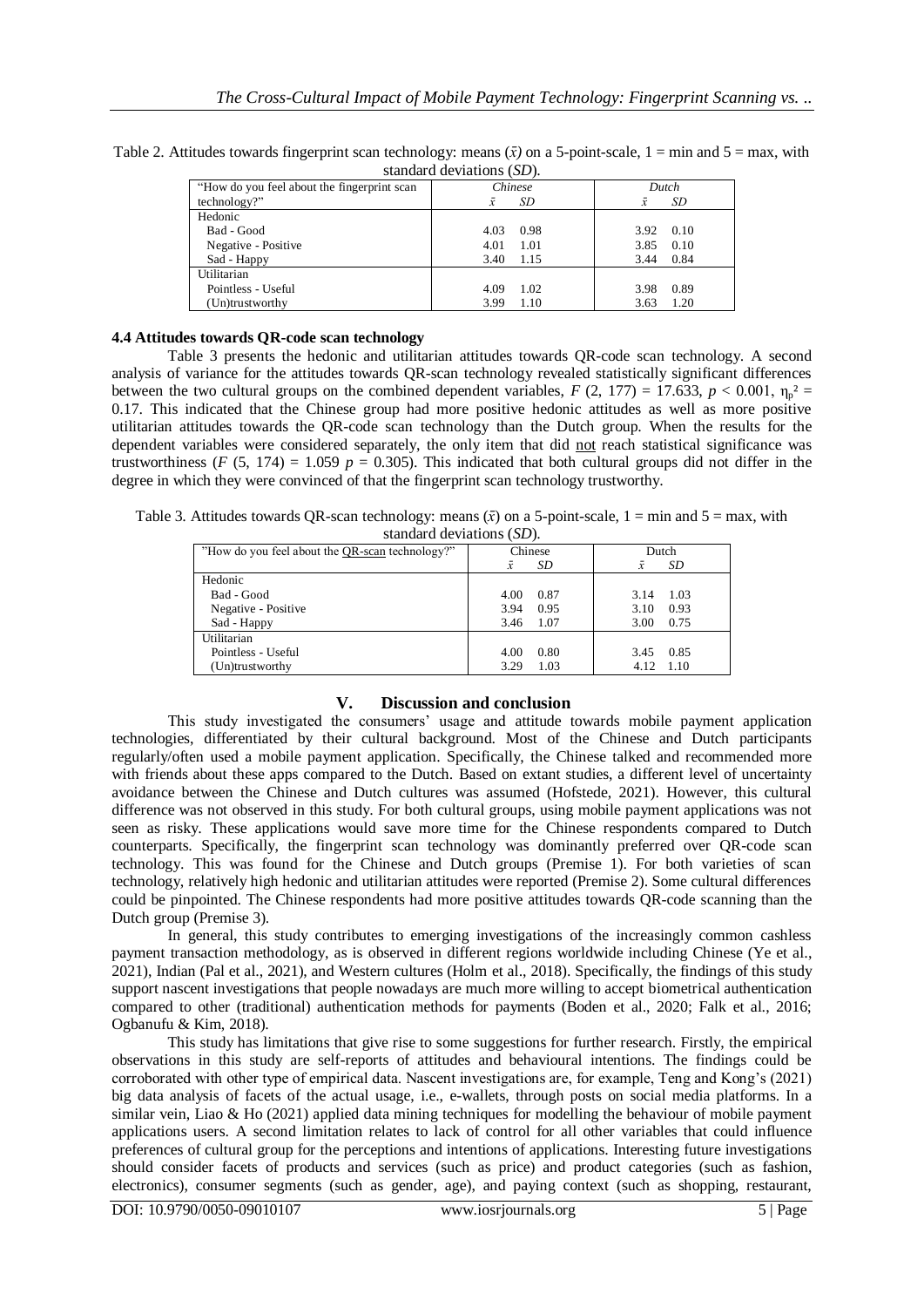online/offline). In this respect, nascent investigations by Liu et al. (2020), indeed showed that different mobile payment methods affect consumer behaviour. Elaborating on this, specifically, privacy concerns will have a substantial impact on the usage and adoption of the technology. Revealed personal information can get lost or used for different unintended purposes. Ultimately, with every payment method, the user is confronted with positive and negative features, and (un)consciously has to evaluate the balance between the level of convenience and privacy concerns. The cross-cultural impact of willingness of self-disclosure will be moderated by the ongoing process of a globalizing (internet) economy that cause traditions and beliefs to be transferred from one society to another, whereby individuals act locally within their cultural groups as well.

## **Appendix**

Operationalization of the constructs

*Cultural background*  What country were you born in? In what country do you live in at the moment? To what ethnic group do you belong?

*Technology preference* Which technology would prefer: Fingerprint scan or QR-code scan?

*Technology attitude*  How do you feel about the technology? *Hedonic attitude* Bad – Good Negative – Positive Sad – Happy *Utilitarian attitude* Pointless – Useful Untrustworthy – Trustworthy

*Usage experience Frequency* How often do you do any of the following things? Using a mobile payment application Talking with friends about mobile payment applications Recommending others to use a mobile payment application *Time saving* I can save time by using a mobile payment application *Risky* Using a mobile payment application is risky

#### **Acknowledgements**

The authors would like to thank the anonymous reviewers for their constructive comments and suggestions. This improved the quality of the article.

#### **References**

- [1]. Babin, B. J., Darden, W. R., & Griffin, M. (1994). Work and/or fun: measuring hedonic and utilitarian shopping value. *Journal of Consumer Research*, *20*(4), 644-656. Doi: 10.1086/209376
- [2]. Batra, R., & Ahtola, O. T. (1991). Measuring the hedonic and utilitarian sources of consumer attitudes. *Marketing Letters*, *2*(2), 159-170.
- [3]. Boden, J., Maier, E., & Wilken, R. (2020). The effect of credit card versus mobile payment on convenience and consumers' willingness to pay*. Journal of Retailing and Consumer Services*, 52. Doi: 10.1016/j.jretconser.2019.101910
- [4]. Chandra, S., Srivastava, S. C., & Theng, Y. L. (2010). Evaluating the role of trust in consumer adoption of mobile payment systems: An empirical analysis. C*ommunications of the Association for Information Systems, 27*(1), 561-588. Doi: 10.17705/1CAIS.02729
- [5]. Cao, X., Yu, L., Liu, Z., Gong, M., & Adeel, L. (2018). Understanding mobile payment users' continuance intention: A trust transfer perspective. *Internet Research,* 28(3), 456–476. Doi: 10.1108/IntR-11-2016-0359
- [6]. Clodfelter, R. (2010). Biometric technology in retailing: Will consumers accept fingerprint authentication? *Journal of Retailing and Consumer Services, 17*(3), 181-188. Doi: 10.1016/j.jretconser.2010.03.007
- [7]. Dahlberg, T., Guo, J., & Ondrus, J. (2015). A critical review of mobile payment research. *Electronic Commerce Research and Applications, 14*(5), 265-284. Doi: 10.1016/j.elerap.2015.07.006